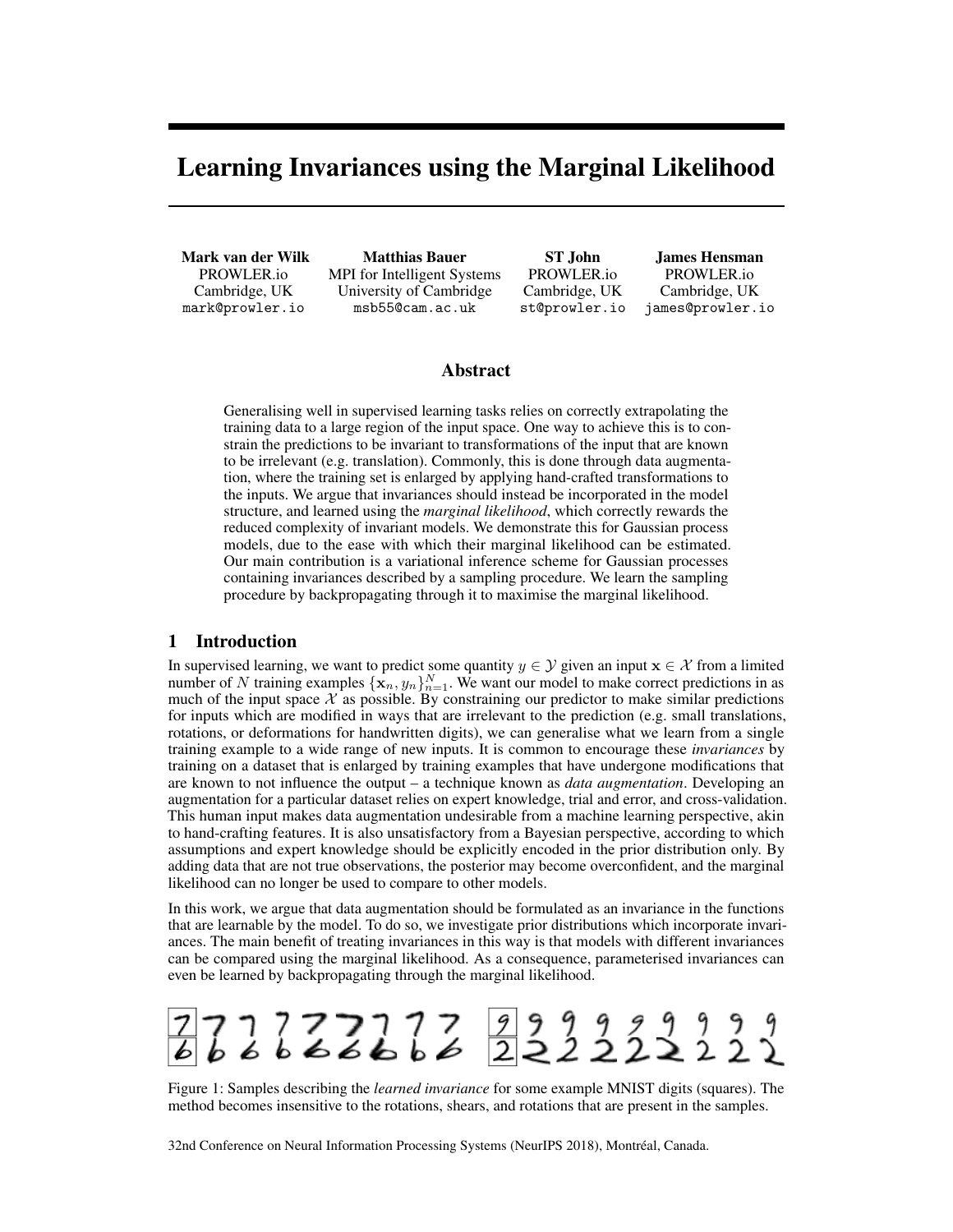We start from Gaussian process (GP) approximations, as they provide high-quality marginal likelihood approximations. We build on earlier work by developing a practical variational inference scheme for Gaussian process models that have invariances built into the kernel. Our approach overcomes the major technical obstacle that our invariant kernels cannot be computed in closed form, which has been a requirement for kernel methods until now. Instead, we only require unbiased estimates of the kernel for learning the GP and its hyperparameters. The estimate is constructed by sampling from a distribution that characterises the invariance (fig. 1).

We believe this work to be exciting, as it simultaneously provides a Bayesian alternative to data augmentation, and a natural method for learning invariances in a supervised manner. Additionally, the ability to use kernels that do not admit closed-form evaluation may be of use for the kernel community in general, as it may open the door to new kernels with interesting properties beyond invariance.

# 2 Related work

Incorporating invariances into machine learning models is commonplace, and has been addressed in many ways over the years. Despite the wide variety of methods for incorporating *given* invariances, there are few solutions for learning which invariances to use. Our approach is unique in that it performs direct end-to-end training using a supervised objective function. Here we present a brief review of existing methods, grouped into three rough categories.

**Data augmentation.** As discussed, data augmentation refers to creating additional training examples by transforming training inputs in ways that do not change the prediction [Beymer and Poggio, 1995; Niyogi et al., 1998]. The larger dataset constrains the model's predictions to be correct for a larger region of the input space. For example, Loosli et al. [2007] propose augmenting with small rotations, scaling, thickening/thinning and deformations. On modern deep learning tasks like ImageNet [Deng et al., 2009], it is standard to apply flips, crops, and colour alterations [Krizhevsky et al., 2012; He et al., 2016]. Most attempts at learning the data augmentation focus on generating more data from unsupervised models trained on the inputs. Hauberg et al. [2016] learn a distribution of mappings that transform between pairs of input images, which are then sampled and applied to random training images, while Antoniou et al. [2017] use a GAN to capture the input density.

Model constraints. An alternative to letting a flexible model learn an invariance described by a data augmentation is to constrain the model to exhibit invariances through clever parameterisation. Convolutional Neural Networks (CNNs) [LeCun et al., 1989, 1998] are a ubiquitous example of this, and work by applying the same filters across different image locations, giving a form of translation invariance. Cohen and Welling [2016] extend this with filters that are shared across other transformations like rotations. Invariances have also been incorporated into kernel methods. MacKay [1998] introduced the periodic kernel for functions invariant to shifts by the period. More sophisticated invariances suitable for images, like translation invariance, were discussed by Kondor [2008]. Ginsbourger et al. [2012, 2013, 2016] investigated similar kernels in the context of Gaussian processes. More recently, van der Wilk et al. [2017] introduced a Gaussian process with generalisation properties similar to CNNs, together with a tractable approximation. The same method can also be used to improve the scaling of the invariant kernels introduced by the earlier papers, and our method is based on it. For similar kernels, Raj et al. [2017] present a random feature based model approximation for invariances that are not learned. A final approach is to map the inputs to some fundamental space which is constant for all inputs that we want to be invariant to [Kondor, 2008; Ginsbourger et al., 2012]. For example, we can achieve rotational invariance by mapping the input image to some canonical rotation, on which classification is then performed. Jaderberg et al. [2015] do this by learning to "untransform" digits to a canonical orientation before performing classification.

Regularisation. Instead of placing hard constraints on the functions that can be represented, regularisation encourages desired solutions by adding extra penalties to the objective function. Simard et al. [1992] encourage locally invariant solutions by penalising the derivative of the classifier in the directions that the model should be invariant to. SVMs have also been regularised to encourage invariance to local perturbations, notably in Schölkopf et al. [1998], Chapelle and Schölkopf [2002], and Graepel and Herbrich [2004].

# 3 The influence of invariance on the marginal likelihood

In this work, we aim to improve the generalisation ability of a function  $f : \mathcal{X} \to \mathcal{Y}$  by constraining it to be invariant. By following the Bayesian approach and making the invariance part of the prior on  $f(\cdot)$ , we can use the marginal likelihood to learn the correct invariances in a supervised manner. In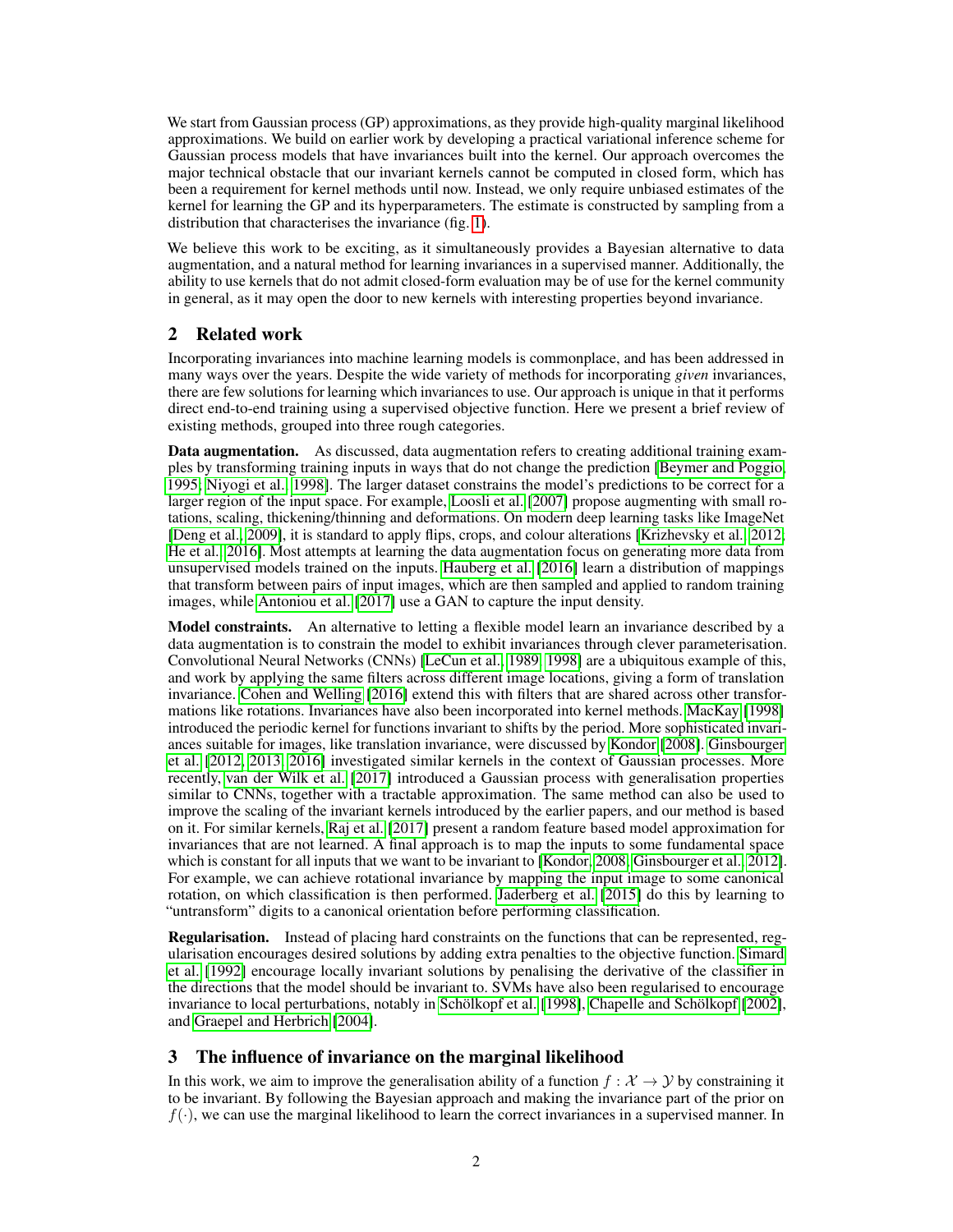this section we will justify our approach, first by defining invariance, and then by showing why the marginal likelihood, rather than the "regular" likelihood, is a natural objective for learning.

#### 3.1 Invariance

In this work we will distinguish between what we will refer to as "strict invariance" and "insensitivity". For the definition of strict invariance we follow the standard definition that is also used by Kondor [2008, §4.4] and Ginsbourger et al. [2012], where we require the value of our function  $f(\cdot)$  to remain unchanged if any transformation  $t : \mathcal{X} \to \mathcal{X}$  from a set  $\mathcal{T}$  is applied to the input:

$$
f(\mathbf{x}) = f(t(\mathbf{x})) \qquad \forall \mathbf{x} \in \mathcal{X} \qquad \forall t \in \mathcal{T}.
$$
 (1)

The set of all transformations  $\mathcal T$  determines the invariance. For example,  $\mathcal T$  would be the set of all rotations if we want  $f(\cdot)$  to be rotationally invariant.

For many tasks, imposing strict invariance is too restrictive. For example, imposing rotational invariance will likely help the recognition of handwritten 2s, especially if they are presented in a haphazardly rotated way, while this same invariance may be detrimental for telling apart 6s and 9s in their natural orientation. For this reason, our main focus in this paper is on approximate invariances, where we want our function to not change "too much" after transformations on the input. We call this notion of invariance *insensitivity*. This notion is actually the most common in the related work, with data augmentation and regularisation approaches only enforcing  $f(\cdot)$  to take similar values for transformed inputs, rather than *exactly* the same value. In this work we formalise insensitivity as controlling the probability of a large deviation in  $f(\cdot)$  after applying a random transformation  $t \in \mathcal{T}$  to the input:

$$
P\Big([f(\mathbf{x}) - f(t(\mathbf{x}))]^2 > L\Big) < \epsilon \qquad \forall \mathbf{x} \in \mathcal{X} \qquad t \sim p(t). \tag{2}
$$

When working with insensitivity in practice, we conceptually think about the distribution of points that are generated by the transformations, rather than the transformations themselves. This gives a formulation that is much closer to the aim of data augmentation: a limit on the variation of the function for augmented points. Writing the distribution of points  $x_a$  obtained from applying the transformations as  $p(\mathbf{x}_a|\mathbf{x})$ , we can instead write:

$$
P\Big(\big[f(\mathbf{x}) - f(\mathbf{x}_a)\big]^2 > L\Big) < \epsilon \qquad \forall \mathbf{x} \in \mathcal{X} \qquad \mathbf{x}_a \sim p(\mathbf{x}_a|\mathbf{x})\,. \tag{3}
$$

For the remainder of this paper we will refer to both strict invariance and insensitivity as simply "invariance". Our method treats both similarly, with strict invariance being a special case of insensitivity.

From these definitions, we can see how these constraints can improve generalisation. While the prediction of a non-invariant learning method is only influenced in a small region around a training point, invariant models are constrained to make similar predictions in a much larger area, with the area being determined by the set or distribution of transformations. Insensitivity is particularly useful, as it allows local invariances. Making  $f(\cdot)$  insensitive to rotation can help the classification of 6s that have been rotated by small angles, while also allowing  $f(\cdot)$  to give a different prediction for 9s.

#### 3.2 Marginal likelihood

Most current machine learning models are trained by maximising the regularised likelihood  $p(\mathbf{y}|f(\cdot))$ with respect to parameters of the regression function  $f(\cdot)$ . One issue with this objective function is that it does not distinguish between models which fit the training data equally well, but will have different generalisation characteristics. We see an example of this in fig. 2. The figure shows data from a function that is invariant to switching the two input coordinates. We can train a model with the invariance embedded into the prior, and a non-invariant model. In terms of RMSE on the training set (which is proportional to the log likelihood), both models fit the training data very well, with the non-invariant model even fitting marginally better. However, the invariant model generalises much better, as points on one half of the input inform the function on the other half.

The marginal likelihood is found by integrating the likelihood  $p(\mathbf{y}|f)$  over the prior on  $f(\cdot)$ ,

$$
p(\mathbf{y}|\theta) = \int p(\mathbf{y}|f)p(f|\theta) \mathrm{d}f,\tag{4}
$$

and effectively captures the model complexity as well as the data fit [Rasmussen and Ghahramani, 2001; MacKay, 2002; Rasmussen and Williams, 2005]. It is also closely related to bounds on the generalisation error [Seeger, 2003; Germain et al., 2016]. Our example in fig. 2 also shows that the marginal likelihood *does* correctly identify the invariant model as the one that generalises best.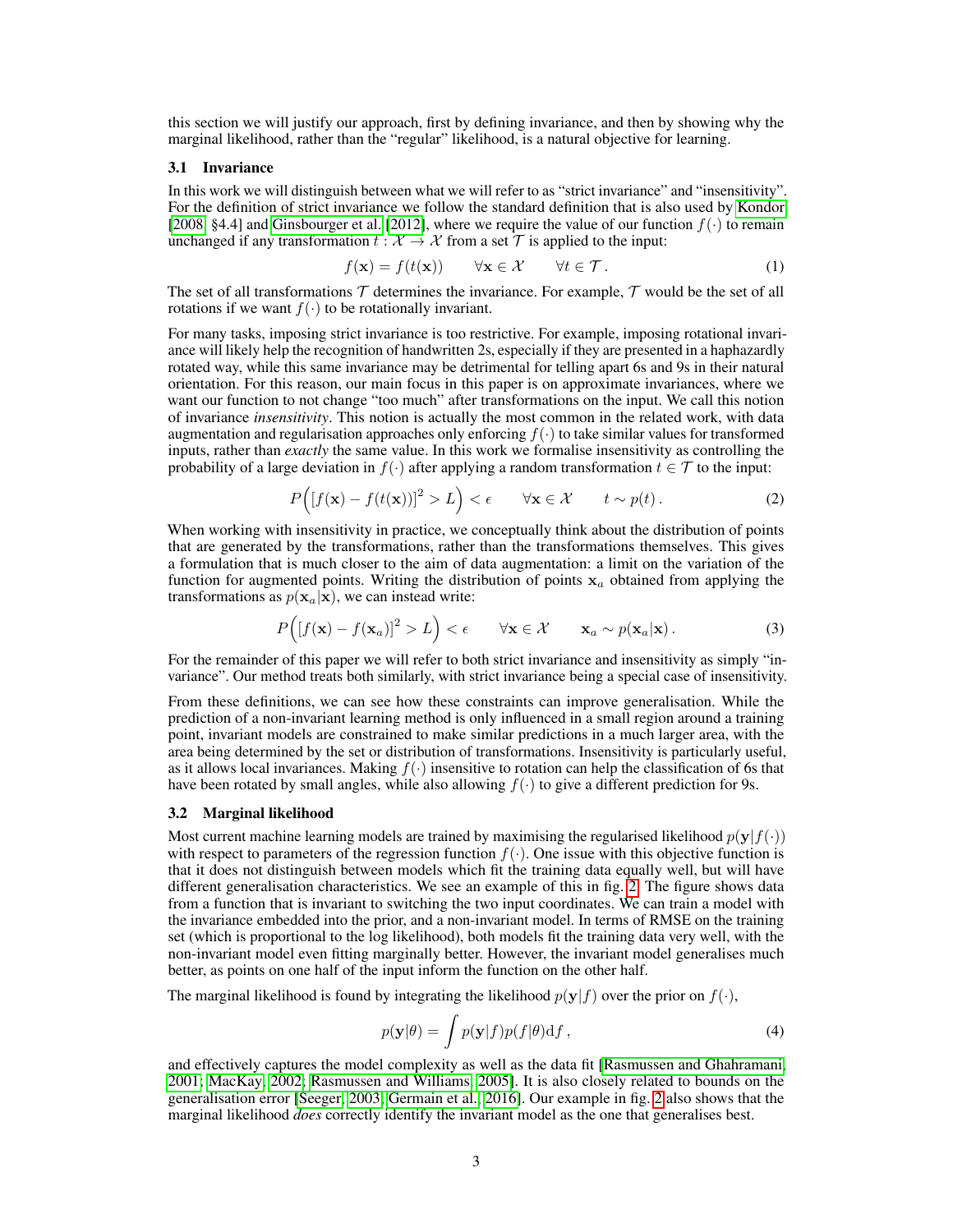

Figure 2: Data from a symmetric function *(left)* with the solutions learned by invariant *(middle)* and non-invariant *(right)* Gaussian processes. While the non-invariant model fits better to the training data, the invariant model generalises better. The marginal likelihood identifies the best model.

To understand how the invariance affects the marginal likelihood, and why a high marginal likelihood can indicate good generalisation performance, we decompose it using the product rule of probability and by splitting up our dataset y into chunks  $\{y_1, y_2, \ldots, y_C\}$ :

$$
p(\mathbf{y}|\theta) = p(\mathbf{y}_1|\theta) p(\mathbf{y}_2|\mathbf{y}_1, \theta) p(\mathbf{y}_3|\mathbf{y}_{1:2}, \theta) \prod_{c=4}^{C} p(\mathbf{y}_c|\mathbf{y}_{1:c-1}, \theta).
$$
 (5)

From this we see that the marginal likelihood measures how well previous chunks of data predict future ones. It seems reasonable that if previous chunks of the training set accurately predict later ones, that our entire training set will predict well on a test set as well. We can apply this insight to the example in fig. 2 by dividing the training set into chunks consisting of the points in the top left, and the bottom right halves. The non-invariant model only generalises locally, and will therefore make predictions close to the prior for the opposing half. The invariant model is constrained to predict exactly the same for the opposing half as it has learned for the observed half, and will therefore be confident *and* correct, giving a much higher marginal likelihood. Note that if the invariance had been detrimental to predictive performance (e.g. if  $f(\cdot)$  was constrained to be anti-symmetric) the marginal likelihood would have been poor, as the model would have made incorrect predictions for  $y_2$ .

Given that the marginal likelihood correctly identifies which invariances in the prior benefit generalisation, we focus our efforts in the rest of this paper on finding a good approximation that can be practically used to learn invariances.

## 4 Inference for Gaussian processes with invariances

In the previous section we argued that the marginal likelihood was a more appropriate objective function for learning invariances than the regular likelihood. Marginal likelihoods are commonly hard to compute, but good approximations exist for Gaussian processes<sup>1</sup> with simple kernels. In this section, we focus our efforts on Gaussian processes based on kernels with complex, parameterised invariances built in, for which we will derive a practical marginal likelihood approximation.

Our approximation is based on earlier variational lower bounds for Gaussian processes. While Turner and Sahani [2011] point out that variational bounds do introduce bias to hyperparameter estimates, the bias is well-understood in our case, and is reduced by using sufficiently many inducing points [Bauer et al., 2016]. In the literature, this method is commonplace for both regression and classification tasks [Titsias, 2009; Hensman et al., 2013, 2015a; van der Wilk et al., 2017; Kim and Teh, 2018].

#### 4.1 Invariant Gaussian processes

Our starting point is the double-sum construction for priors over strictly invariant functions [Kondor, 2008; Ginsbourger et al., 2012], which we briefly review. If  $f(\cdot)$  is strictly invariant to a set of

<sup>&</sup>lt;sup>1</sup>Conceptually, a neural network could be used if an accurate estimate of its marginal likelihood were available.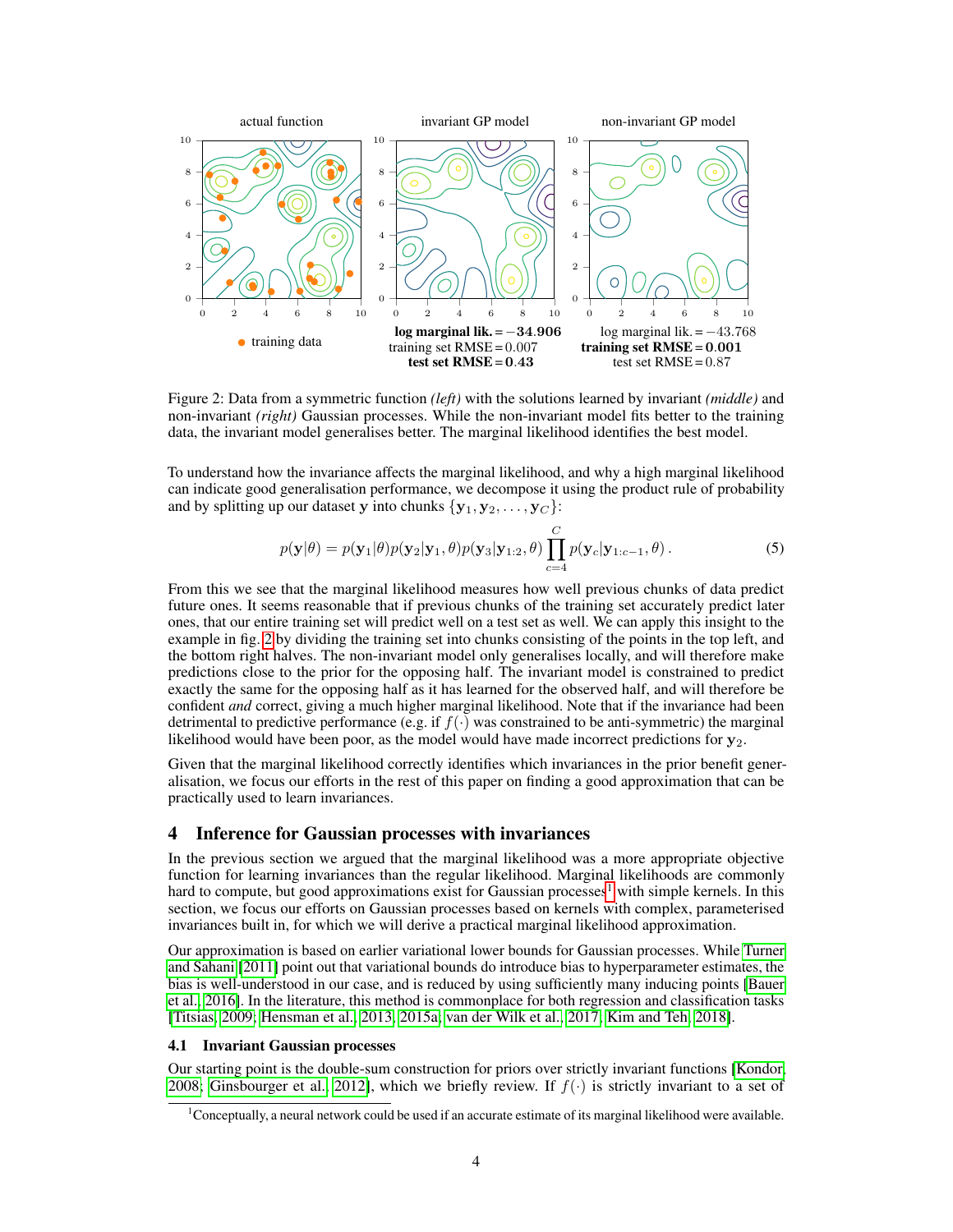transformations,  $f(\cdot)$  must also be invariant to compositions of transformations, as the same invariance holds at the transformed point  $t(\mathbf{x})$ . The set of all compositions of transformations forms the *group* G. The set of all points that can be obtained by applying transformations in  $G$  to a point  $x$  forms the *orbit* of  $x: A(x) = \{t(x) | t \in G\}$ . We use P to denote the number of elements in  $A(x)$ . All input points which can be transformed into one another by an element of  $G$  share an orbit, and must also have the same function value. This implies a simple construction of a strictly invariant function  $f(\cdot)$ from a non-invariant function  $g(\cdot)$ . We can simply sum  $g(\cdot)$  over the orbit of a point:

$$
f(\mathbf{x}) = \sum_{\mathbf{x}_a \in \mathcal{A}(\mathbf{x})} g(\mathbf{x}_a).
$$
 (6)

By placing a GP prior on  $g(\cdot) \sim \mathcal{GP}(0, k_g(\cdot, \cdot))$ , we imply a GP on invariant functions  $f(\cdot)$ , since Gaussians are closed under summation. We find that the prior on  $f(\cdot)$  has a double-sum kernel:

$$
k_f(\mathbf{x}, \mathbf{x}') = \mathbb{E}_g \left[ \sum_{\mathbf{x}_a \in \mathcal{A}(\mathbf{x})} g(\mathbf{x}_a) \sum_{\mathbf{x}'_a \in \mathcal{A}(\mathbf{x}')} g(\mathbf{x}'_a) \right] = \sum_{\mathbf{x}_a \in \mathcal{A}(\mathbf{x})} \sum_{\mathbf{x}'_a \in \mathcal{A}(\mathbf{x}')} k_g(\mathbf{x}_a, \mathbf{x}'_a).
$$
 (7)

Earlier we argued that insensitivity is often more desirable. In order to relax the constraint of strict invariance, we relax the constraint that we sum over an orbit. Instead, we consider  $A(x)$  to be an arbitrary set of points, which we will refer to as an *augmentation set*, describing what input changes  $f(\cdot)$  should be insensitive to. If two inputs have significantly overlapping augmentation sets, then their corresponding function values are constrained to be similar, as many terms in the sum of eq. (6) are shared (see appendix A for how this achieves insensitivity in the sense of eq. (2)). This kernel was also studied by Dao et al. [2018] as a first-order approximation of data augmentation, and Raj et al. [2017] as a local invariance.

We can also consider infinite augmentation sets, where we describe the relative density of elements using a probability density, which we refer to as the augmentation density  $p(\mathbf{x}_a|\mathbf{x})$ . We will take  $p(\mathbf{x}_a|\mathbf{x})$  to be a process which perturbs the training data, much like how data augmentation is performed. Following a similar argument to the above, this results in a kernel that is doubly integrated over the augmentation distribution  $p(\mathbf{x}_a|\mathbf{x})$ :

$$
k_f(\mathbf{x}, \mathbf{x}') = \iint p(\mathbf{x}_a|\mathbf{x}) p(\mathbf{x}'_a|\mathbf{x}') k_g(\mathbf{x}_a, \mathbf{x}'_a) d\mathbf{x}_a d\mathbf{x}'_a.
$$
 (8)

We collect all the parameters of the kernel, consisting of the parameters of the augmentation distribution and the base kernel, in  $\theta$  (dropped from notation for brevity), and treat them as hyperparameters of the model, which we will tune using an approximation to the marginal likelihood.

When using these kernels, we face an additional obstacle on top of the usual problems with scalability and non-conjugate inference. The sums over large orbits prohibit the evaluation of eq. (7), while the integrals in eq. (8) are analytically intractable for interesting invariances. Over the next few sections, we develop an approximation that will allow us to evaluate a lower bound to the marginal likelihood which only requires samples of the orbit  $A(x)$  or augmentation distribution  $p(x_a|x)$ . This allows us to minibatch not only over examples in the training set, but also over samples that describe the desired invariances.

#### 4.2 Variational inference using inducing points

We want to use the invariant GP defined in the previous section as a prior over functions for regression and classification models. With slight abuse of notation we denote our prior  $p(f)$ , which will be Gaussian for the marginal of any finite set of input points. We denote sets of inputs as matrices  $\mathbf{X} \in \mathbb{R}^{N \times D}$ , and observations as vectors  $\mathbf{f} = \{f(\mathbf{x}_n)\}_{n=1}^N = f(\mathbf{X})$ . We denote our model:

$$
f | \theta \sim \mathcal{GP}(0, k_f(\cdot, \cdot)), \qquad \qquad y_n | f, \mathbf{x}_n \stackrel{iid}{\sim} p(y_n | f(\mathbf{x}_n)), \qquad (9)
$$

where  $p(y_i|f(\mathbf{x}_i))$  is a Gaussian likelihood for regression, Bernoulli for binary classification, etc. The marginal of  $p(f)$  for a finite number of observations is a Gaussian distribution with covariance  $\mathbf{K}_{\mathbf{f}f}$ :

$$
p(f(\mathbf{X})) = p(\mathbf{f}) = \mathcal{N}(0, \mathbf{K}_{\mathbf{f}}), \qquad [\mathbf{K}_{\mathbf{f}}]_{nn'} = k_f(\mathbf{x}_n, \mathbf{x}_{n'}) \,. \tag{10}
$$

Inference in GPs suffers from two main difficulties. First, inference is only analytically tractable for Gaussian likelihoods. Second, computation in GP models is well-known to scale badly with the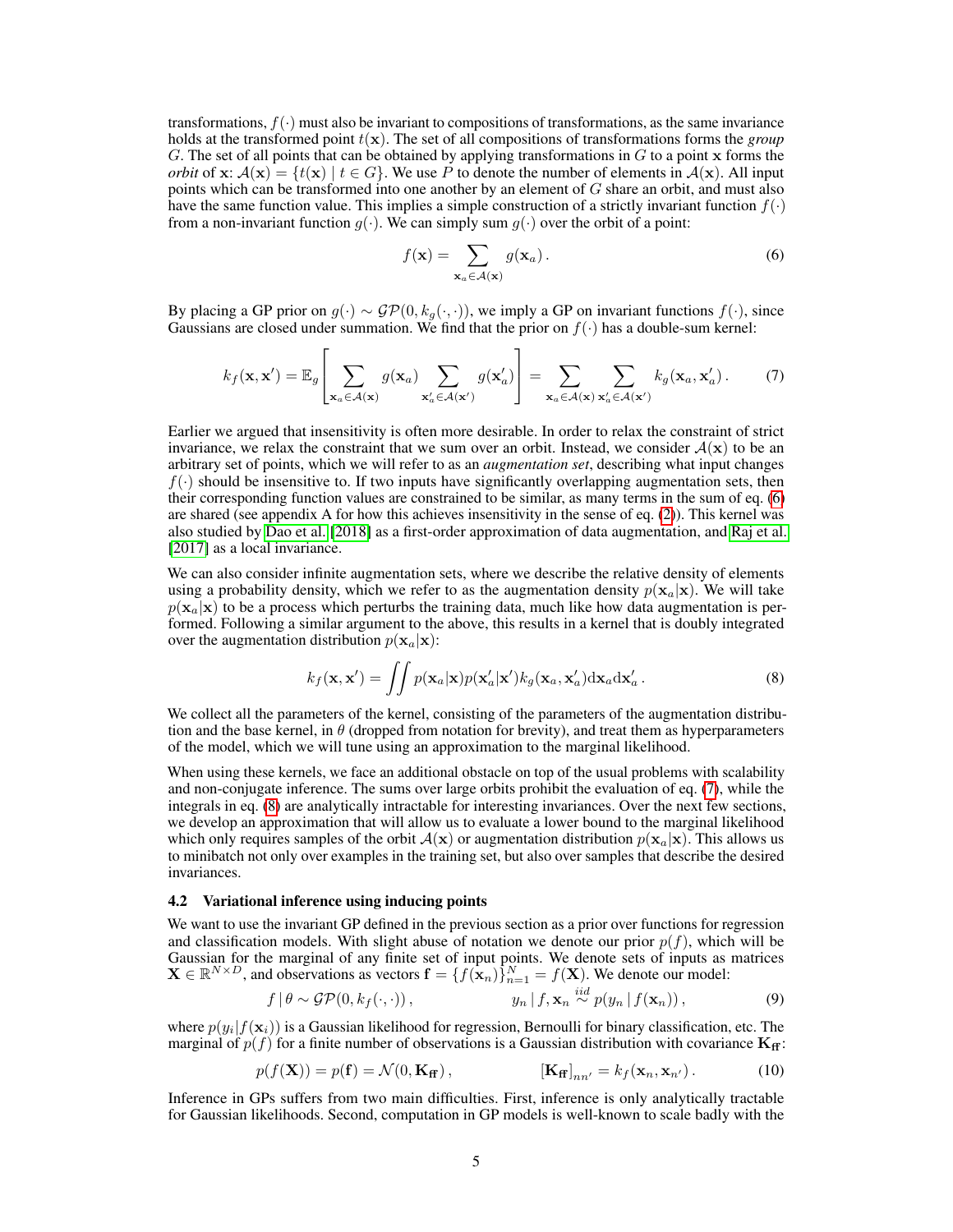dataset size, requiring  $\mathcal{O}(N^3)$  computations on  $\mathbf{K}_{\text{ff}}$ . Approximate inference using *inducing variables* [Quiñonero-Candela and Rasmussen, 2005] can be used to address both of these problems. We follow the variational approach (referring to Titsias [2009]; Hensman et al. [2013, 2015b] for the full details) by introducing an approximate Gaussian process posterior denoted  $q(f)$ , which is constructed by conditioning on  $M < N$  "inducing observations". The shape of  $q(f)$  can be adjusted by changing the input locations  $\{z_m\}_{m=1}^M = \mathbf{Z}$  and output mean m and covariance S of these inducing observations. This results in an approximate posterior of the form  $q(f) = \mathcal{GP}(\mu(\cdot), \nu(\cdot, \cdot))$  with

$$
\mu(\cdot) = \mathbf{k}_{\mathbf{u}}^{\mathsf{T}}(\cdot)\mathbf{K}_{\mathbf{u}\mathbf{u}}^{-1}\mathbf{m}, \qquad \nu(\cdot, \cdot) = k(\cdot, \cdot) - \mathbf{k}_{\mathbf{u}}^{\mathsf{T}}(\cdot)\mathbf{K}_{\mathbf{u}\mathbf{u}}^{-1}[\mathbf{K}_{\mathbf{u}\mathbf{u}} - \mathbf{S}]\mathbf{K}_{\mathbf{u}\mathbf{u}}^{-1}\mathbf{k}_{\mathbf{u}}(\cdot), \tag{11}
$$

where  $[\mathbf{K}_{uu}]_{mm'} = k(\mathbf{z}_m, \mathbf{z}_{m'})$  (analogous to  $\mathbf{K}_{\mathbf{f}f}$  only using the inducing input locations Z), and  $\mathbf{k}_{\mathbf{u}}(\cdot) = [k(\mathbf{z}_m, \cdot)]_{m=1}^M$  is the covariance between the inducing outputs and the rest of the process.

We select the variational parameters by numerical maximisation of the marginal likelihood lower bound (or, evidence lower bound: ELBO) using stochastic optimisation [Hensman et al., 2013]. This correctly minimises the KL divergence between the approximate and exact posteriors  $KL[q(f)||p(f|\mathbf{y})]$  [Matthews et al., 2016]. The ELBO is given by

$$
\log p(\mathbf{y}) \geq \mathcal{L} = \sum_{n=1}^{N} \mathbb{E}_{q(f(\mathbf{x}_n))}[\log p(\mathbf{y}|f(\mathbf{x}_n)] - \mathrm{KL}[q(\mathbf{u})||p(\mathbf{u})]. \tag{12}
$$

We find the expectation under  $q(f(\mathbf{x}_n))$  either analytically or by Monte Carlo. In order to reduce the cost of evaluating the whole sum, we evaluate the bound stochastically by sub-sampling. This technique allows Gaussian processes to be applied to large datasets with general likelihoods. However, it does not address the issue of needing to evaluate our intractable kernel  $k_f$  (eqs. (7) and (8)).

#### 4.3 Inter-domain inducing variables

The problem of evaluating large double sums was encountered by van der Wilk et al. [2017] for convolutional and strictly invariant kernels. Their solution was based on the observation that problems with evaluating the bound (eq. (12)) stemmed from intractabilities in the approximate posterior  $q(f)$ , since this is where the kernel evaluations are needed. By choosing a different parameterisation of  $q(f)$ , the cost of evaluating the approximate posterior for a minibatch of  $\tilde{N}$  points can be reduced from  $\mathcal{O}(\tilde{N}^2 + (\tilde{N}M + M^2)P^2 + M^3)$  to  $\mathcal{O}(\tilde{N}P^2 + \tilde{N}MP + M^2 + M^3)$  – a significant saving, particularly when  $\tilde{N}$  is small, and M and P are large.

This can be achieved simply by constructing the posterior from inducing variables in  $g(\cdot)$  instead of f(·). Approximations constructed using observations in different spaces are said to use *inter-domain* inducing variables [Figueiras-Vidal and Lázaro-Gredilla, 2009], and can use the same variational bound as in eq. (12) [Matthews et al., 2016], with only  $\mathbf{K}_{uu}$  and  $\mathbf{k}_{u}(\cdot)$  being modified in  $q(f(\mathbf{x}_n))$ :

$$
k_{\mathbf{fu}}(\mathbf{x}, \mathbf{z}) = \mathbb{E}_{p(g)}[f(\mathbf{x})g(\mathbf{z})] = \sum_{\mathbf{x}_a \in \mathcal{A}(\mathbf{x})} k(\mathbf{x}_a, \mathbf{z}), \qquad k_{\mathbf{uu}}(\mathbf{z}, \mathbf{z}') = k_g(\mathbf{z}, \mathbf{z}'). \tag{13}
$$

The new covariances require only a single sum, or no sum at all. Only  $k_f(\mathbf{x}_n, \mathbf{x}_n)$  still requires a double sum, although this can be mitigated by keeping the minibatch size  $\tilde{N}$  small.

While this technique allows variational inference to be applied to invariant kernels with moderately sized orbits, similar to the convolutional kernels in van der Wilk et al. [2017], it does not help when even a single sum is too large. This technique is not applicable when intractable integrals appear (e.g. eq. (8)), since evaluations of the intractable  $k_f$  are still needed, and the covariance function  $k_{\rm fu}$ also requires an intractable integral:

$$
k_{\mathbf{fu}}(\mathbf{x}, \mathbf{z}) = \mathbb{E}_{p(g)} \left[ \int p(\mathbf{x}_a | \mathbf{x}) g(\mathbf{x}_a) g(\mathbf{z}) \right] d\mathbf{x}_a = \int p(\mathbf{x}_a | \mathbf{x}) k(\mathbf{x}_a, \mathbf{x}) d\mathbf{x}_a.
$$
 (14)

#### 4.4 An estimator using samples describing invariances

We now show that the inter-domain parameterisation above allows us to, for certain likelihoods, create an unbiased estimator of the lower bound in eq. (12) using unbiased estimates of  $k_f$  and  $k_{\text{fn}}$ . We start with discussing the estimator for the Gaussian likelihood here, leaving some non-Gaussian likelihoods for the next section. We only consider the integral formulation of the kernel, as in eq. (8), as sub-sampling of augmentation sets requires only a minor tweak<sup>2</sup>.

 $2$ Sub-sampling without replacement requires a different re-weighting of diagonal elements (appendix B).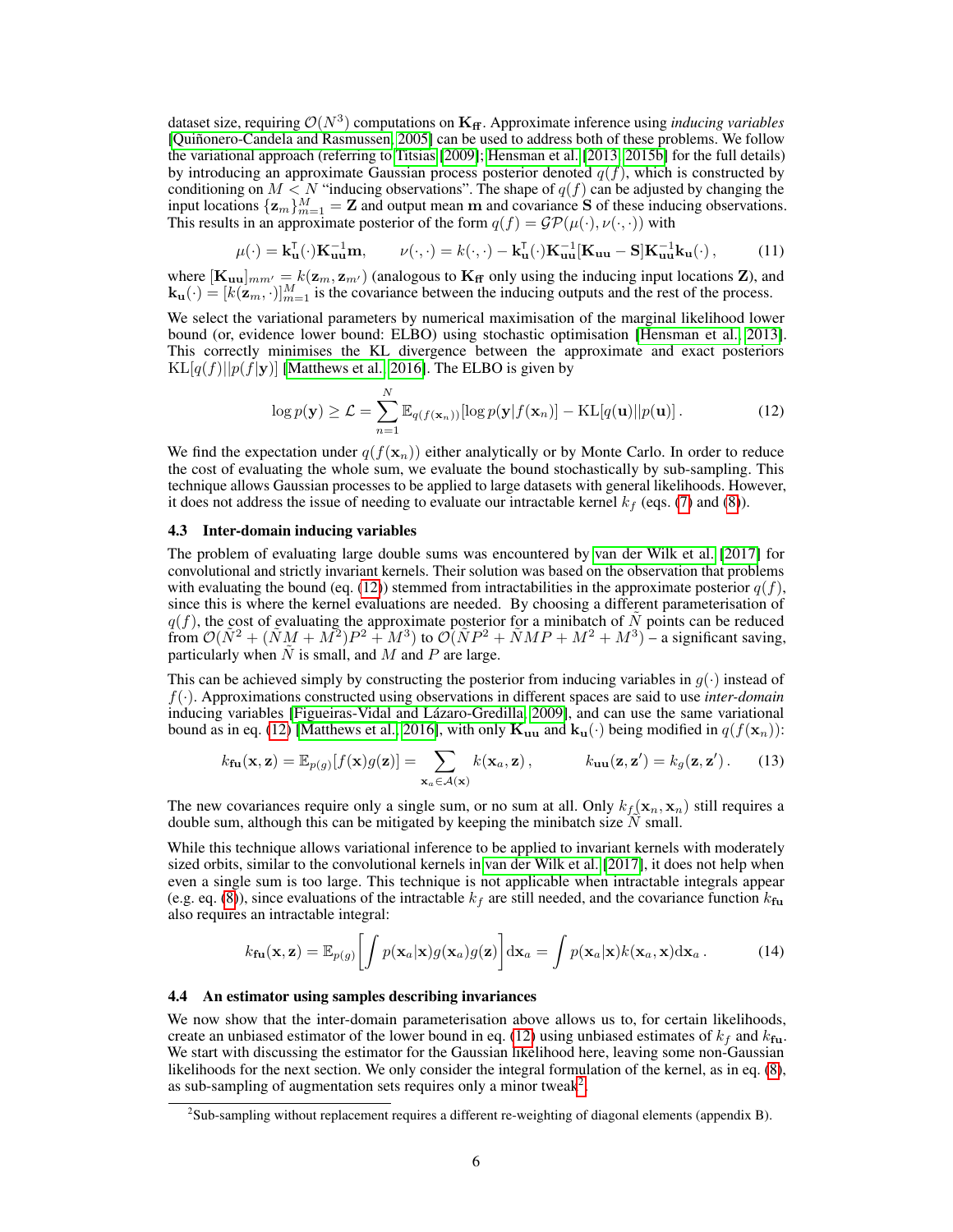For Gaussian likelihoods, the expectation in eq. (12) can be evaluated analytically, giving the bound

$$
\mathcal{L} = \sum_{n=1}^{N} \left[ -\log 2\pi \sigma^2 - \frac{1}{2\sigma^2} \left( y_n^2 - 2y_n \mu_n + \mu_n^2 + \sigma_n^2 \right) \right] - \text{KL}[q(\mathbf{u})||p(\mathbf{u})],\tag{15}
$$

with  $\mu_n = \mu(\mathbf{x}_n)$  and  $\sigma_n^2 = \nu(\mathbf{x}_n, \mathbf{x}_n)$  (eq. (11)) being the only terms which depend on the intractable  $k_f$  and  $k_{fu}$  covariances. The KL term is tractable, as it only depends on  $\mathbf{K}_{uu}$ , which can be evaluated from  $k_q$  directly (eq. (13)).

We aim to construct unbiased estimators  $\widehat{\mu_n}$ ,  $\mu_n^2$  and  $\sigma_n^2$  for the intractable terms, which only rely on samples of  $n(\mathbf{x} \mid \mathbf{x})$ . The posterior mean can be estimated easily using a Monte Carlo estimate of samples of  $p(\mathbf{x}_a|\mathbf{x})$ . The posterior mean can be estimated easily using a Monte Carlo estimate of  $k_{\text{fu}}$ :

$$
\mu_n = \mathbf{k}_{\mathbf{f}_n \mathbf{u}} \mathbf{K}_{\mathbf{u} \mathbf{u}}^{-1} \mathbf{m} = \left[ \int p(\mathbf{x}_a | \mathbf{x}_n) \mathbf{k}_g(\mathbf{x}_a, \mathbf{Z}) \mathrm{d} \mathbf{x}_a \right] \mathbf{K}_{\mathbf{u} \mathbf{u}}^{-1} \mathbf{m} \qquad \Longrightarrow \ \widehat{\mu_n} = \widehat{\mathbf{k}}_{\mathbf{f}_n \mathbf{u}} \mathbf{K}_{\mathbf{u} \mathbf{u}}^{-1} \mathbf{m} \,, \tag{16}
$$

$$
\hat{k}_{\mathbf{fu}}(\mathbf{x}, \mathbf{z}) = \sum_{s=1}^{S} k_g(\mathbf{x}^{(s)}, \mathbf{z}), \qquad \mathbf{x}^{(s)} \sim p(\mathbf{x}_a | \mathbf{x}). \tag{17}
$$

For  $\mu_n^2$  and  $\sigma_n^2$ , we start by rewriting them so we can focus on estimators of  $k_f(\mathbf{x}_n, \mathbf{x}_n)$  and  $\mathbf{k}_{\mathbf{f}_n}^{\mathsf{T}} \mathbf{u} \mathbf{k}_{\mathbf{f}_n} \mathbf{u}$ :

$$
\mu_n^2 = \mathbf{k}_{\mathbf{f}_n \mathbf{u}} \mathbf{K}_{\mathbf{u} \mathbf{u}}^{-1} \mathbf{m} \mathbf{m}^{\mathsf{T}} \mathbf{K}_{\mathbf{u} \mathbf{u}}^{-1} \mathbf{k}_{\mathbf{f}_n \mathbf{u}}^{\mathsf{T}} = \text{Tr} \left[ \mathbf{K}_{\mathbf{u} \mathbf{u}}^{-1} \mathbf{m} \mathbf{m}^{\mathsf{T}} \mathbf{K}_{\mathbf{u} \mathbf{u}}^{-1} \left( \mathbf{k}_{\mathbf{f}_n \mathbf{u}}^{\mathsf{T}} \mathbf{k}_{\mathbf{f}_n \mathbf{u}} \right) \right],\tag{18}
$$

$$
\sigma_n^2 = k_f(\mathbf{x}_n, \mathbf{x}_n) - \text{Tr}\left[\mathbf{K}_{\mathbf{u}\mathbf{u}}^{-1}(\mathbf{K}_{\mathbf{u}\mathbf{u}} - \mathbf{S})\mathbf{K}_{\mathbf{u}\mathbf{u}}^{-1}(\mathbf{k}_{\mathbf{f}_n\mathbf{u}}^{\mathsf{T}}\mathbf{k}_{\mathbf{f}_n\mathbf{u}})\right].\tag{19}
$$

We treat  $k_f(\mathbf{x}_n, \mathbf{x}_n)$  and an element of  $\mathbf{k}_{\mathbf{f}_n \mathbf{u}}^{\mathsf{T}} \mathbf{k}_{\mathbf{f}_n \mathbf{u}}$  identically, as they can both be written as the integral

$$
I = \iint p(\mathbf{x}_a|\mathbf{x}_n) p(\mathbf{x}_a'|\mathbf{x}_n) r(\mathbf{x}_a, \mathbf{x}_a') d\mathbf{x}_a d\mathbf{x}_a',
$$
 (20)

with  $r = k_g(\mathbf{x}_a, \mathbf{x}_a')$  and  $r = k_{\text{fu}}(\mathbf{x}_a, \mathbf{z}_m) k_{\text{fu}}(\mathbf{x}_a', \mathbf{z}_{m'})$ , respectively. A simple Monte Carlo estimate would require sampling two independent sets of points for  $x_a$  and  $x'_a$ . We would like to sample only a single one, so all the necessary quantities can be estimated with the same "minibatch" of augmented points. We propose to use the following estimator, which we show to be unbiased in appendix B.

$$
\hat{I} = \frac{1}{S(S-1)} \sum_{s=1}^{S} \sum_{s'=1}^{S} r(\mathbf{x}^{(s)}, \mathbf{x}^{(s')})(1 - \delta_{ss'}), \qquad \mathbf{x}^{(s)} \sim p(\mathbf{x}_a | \mathbf{x}). \tag{21}
$$

We now have unbiased estimates for all quantities needed to optimise the variational lower bound.

#### 4.5 Logistic classification with Pòlya-Gamma latent variables

The estimators we developed in the previous section allowed us to estimate the bound in an unbiased way, as long as the variational expectation over the likelihood only depended on  $\mu_n$ ,  $\mu_n^2$ , and  $\sigma_n^2$ . This limits the applicability of our method to likelihoods of a Gaussian form. Luckily, some likelihoods can be written as expectations over unnormalised Gaussians. For example, the logistic likelihood can be written as an expectation over a Pòlya-Gamma variable  $\omega$  [Polson et al., 2013]:

$$
\sigma(y_n f(\mathbf{x}_n)) = (1 + \exp(-y_n f(\mathbf{x}_n)))^{-1} = \int c \mathcal{N}\left(f(\mathbf{x}_n); \frac{1}{2}y_n, \omega_n^{-1}\right) p(\omega_n) d\omega_n.
$$
 (22)

This trick was investigated by Gibbs and Mackay [2000] and recently revisited by Wenzel et al. [2018] to construct a variational lower bound to the logistic likelihood with a Gaussian form:

$$
\log p(y_n|f(\mathbf{x}_n)) = \log \sigma(y_n f(\mathbf{x}_n)) \ge \mathbb{E}_{q(f(\mathbf{x}_n))q(\omega_n)} \left[ c \log \mathcal{N}\left(f(\mathbf{x}_n)| \frac{1}{2} y_n, \omega_n^{-1}\right) \right].
$$
 (23)

This bound for the likelihood can be used as a drop-in approximation for the exact likelihood, at the cost of adding an additional KL gap to the true marginal likelihood. For our purpose, the crucial benefit is that we again obtain a Gaussian form in the expectation over  $q(f(\mathbf{x}_n))$ , for which we can use the unbiased estimators we developed above. Gibbs and Mackay [2000] and Wenzel et al. [2018] go on to find the optimal parameters for  $q(\omega_n)$  in closed form. We cannot use this, as the optimal parameters depend non-linearly on  $\mu_n$  and  $\sigma_n$ . Instead, we choose to parameterise  $q(\omega_n)$  as a Pòlya-Gamma distribution with its parameters given by a recognition network mapping from the corresponding input and label, following Kingma and Welling [2014]. This method can likely be extended to the multi-class setting using the stick-breaking construction by Linderman et al. [2015].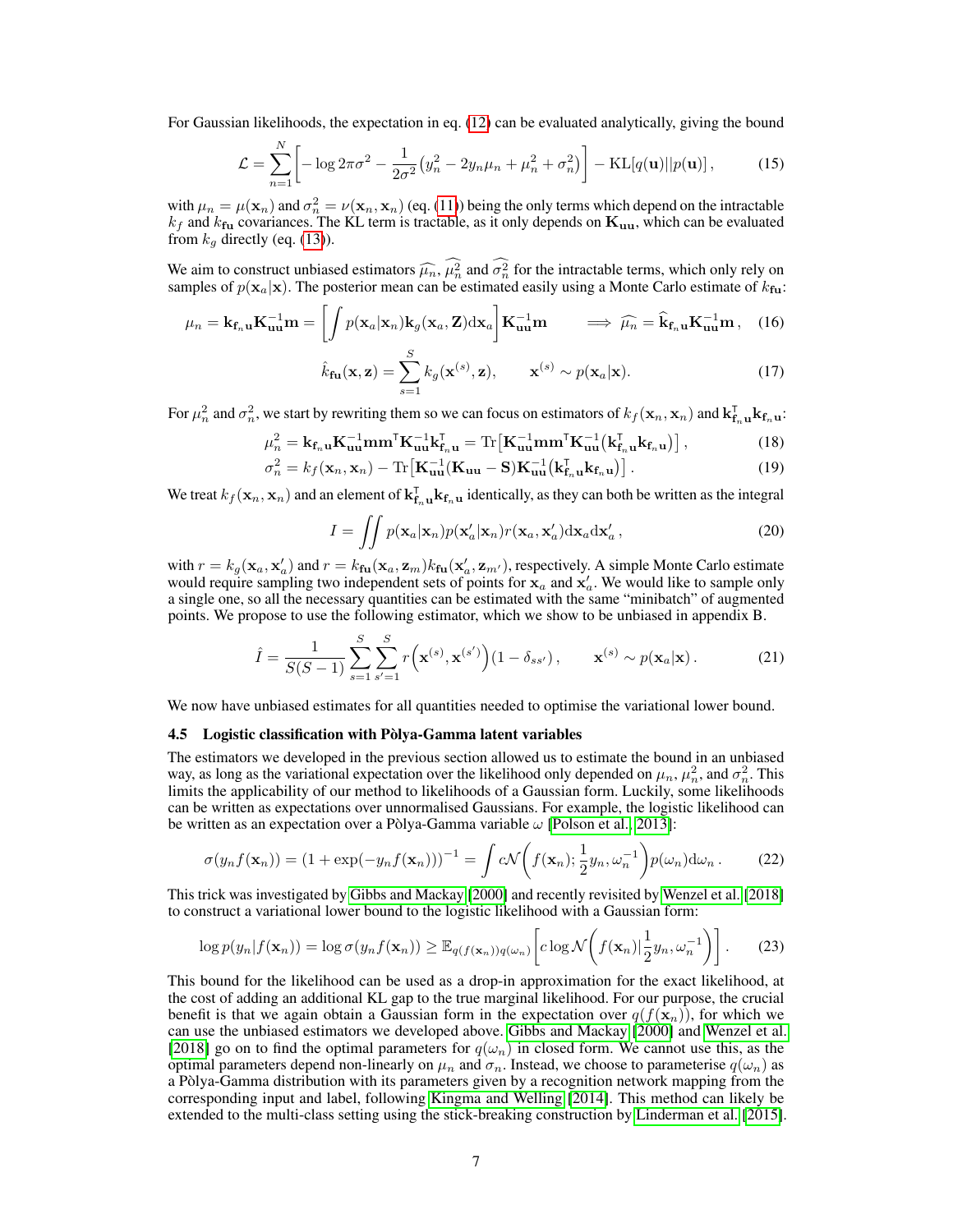# 5 Experiments

We demonstrate our approach on a series of experiments on variants of the MNIST datasets. While MNIST has been accurately solved by other methods, we intend to show that a model like an RBF GP (Radial Basis Function or squared exponential kernel), for which MNIST is challenging, can be significantly improved by learning the correct invariances. For binary classification tasks, we will use the Pòlya-Gamma approximation for the logistic likelihood, while for multi-class classification, we are currently forced to use the Gaussian likelihood. We consider two classes of transformations for which we automatically learn parameters: (i) global affine transformations, and (ii) local deformations. Note that we must be able to backpropagate through these transformations in order to learn their parameters.

**Affine transformations.** 2D affine transformations are determined by 6 parameters  $\phi$  and allow for scaling, rotation, shear, and translation. To sample from  $p(\mathbf{x}_a|\mathbf{x})$ , we first draw  $\phi \sim \text{Unif}(\phi_{\text{min}}, \phi_{\text{max}})$ and then apply<sup>3</sup> the transformation to obtain  $x_a = Aff_\phi(x)$ . Since the transformation  $Aff_\phi(\cdot)$  is differentiable w.r.t.  $\phi$ , we can backpropagate to  $\{\phi_{\min}, \phi_{\max}\}\$  using the reparameterisation trick.

Local deformations. As a second class of transformations we consider the local deformations as introduced with the infiniteMNIST dataset [Loosli et al., 2007; Simard et al., 2000]. Samples are created by first creating a smooth vector field to describe the local deformations, followed by local rotations, scalings, and various other transformations. The parameters determining the size of the transformations can be backpropagated through in the same way as for the affine transformations.

#### 5.1 Recovering invariances in binary MNIST classification

As a first test, we demonstrate that our approach can recover the parameter of a known transformation in an odds-vs-even MNIST binary classification problem. We consider the regular MNIST dataset and rotate each example by a randomly chosen angle  $\phi \in [-\alpha_{true}, \alpha_{true}]$  for  $\alpha_{true} \in \{90^\circ, 180^\circ\}$ .

We choose  $p(\mathbf{x}_a|\mathbf{x})$  to be a uniform distribution over rotated images, leading to a rotational invariance, and use the variational lower bound to train the amount of rotation  $\alpha$ . To perform well on this task, we expect the recovered  $\alpha$  to be at least as large as the true value  $\alpha_{true}$  to account for the rotational invariance. Too large values, i.e.  $\alpha \approx 180^{\circ}$ , should be avoided due to ambiguities between, for example, 6s and 9s.



Figure 3: Binary classification on the partially rotated (by  $\pm 90^\circ$  or  $\pm 180^\circ$ ) MNIST dataset. *Left:* Amount of rotation invariance over time. *Middle:* Test error. *Right:* Log marginal likelihood bound.

We find that the trained GP models with invariances are able to approximately recover the true angles (fig. 3, left). When  $\alpha_{true} = 180^\circ$ , the angle is under-estimated, whereas  $\alpha_{true} = 90^\circ$  is recovered well. Regardless, all models outperform the simple RBF GP by a large margin, both in terms of error, and in terms of the marginal likelihood bound (fig. 3, right). These results show that our approach can be combined effectively with certain non-Gaussian likelihood models using the Pòlya-Gamma trick.

#### 5.2 Classification of MNIST digits

Next, we consider full MNIST classification, using a Gaussian likelihood, and compare the noninvariant RBF kernel to various invariant kernels. Figure 4 shows that the GPs with invariant kernels clearly outperform the baseline RBF kernel. Both types of learned invariances, affine transformations and local deformations, lead to similar performance for a wide range of initial conditions. When constrained to rotational invariances only, the results are only slightly better than the baseline. This

 $^3$ Affine transform implementation from <github.com/kevinzakka/spatial-transformer-network>.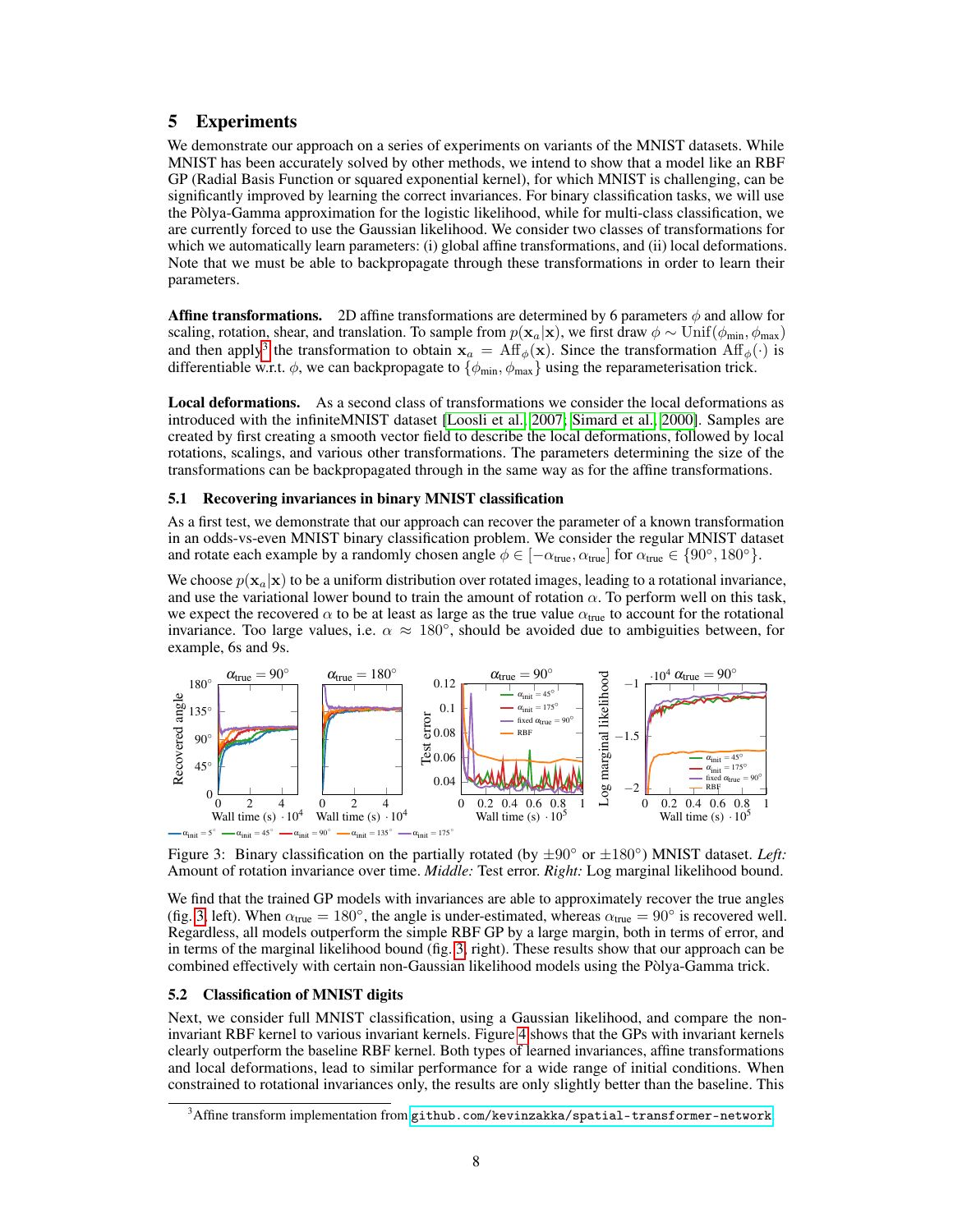indicates that deformations (stretching, shear) are more important than rotations for MNIST. Crucially, we do not require a validation set, but can use the log marginal likelihood of the training data to monitor performance. In fig. 1 we show samples from  $p(\mathbf{x}_a|\mathbf{x})$  for the model that uses all affine transformations.



Figure 4: MNIST classification results. *Left:* Test error. *Middle:* Log marginal likelihood bound. *Right:* Final test error. All invariant models outperform the RBF baseline.

#### 5.3 Classification of rotated MNIST digits

We also consider the fully rotated MNIST dataset<sup>4</sup>. In this case, we only run GP models that are invariant to affine transformations. We compare general affine transformations (learning all parameters), rotations with learned angle bounds, and fixed rotational invariance (fig. 5). We found that all invariant models outperform the baseline (RBF) by a large margin. However, the models with fixed angles (no free parameters of the transformation) outperform their learned counterparts. We attribute this to the optimisation dynamics, as the problem of optimising the variational, kernel, and transformation parameters jointly is more difficult than optimising only variational and kernel parameters for fixed transformations. We emphasise that the marginal likelihood bound does correctly identify the best-performing invariance in this case as well.



Figure 5: Rotated MNIST classification results. *Left:* Test error. *Right:* Log marginal likelihood bound. The optimiser has difficulty finding a good solution with the learned invariances, although the marginal likelihood bound correctly identifies the best model.

## 6 Conclusion

In this work, we show how invariances described by general data transformations can be incorporated into Gaussian process models. We use "double-sum" kernels, which sum a base kernel over all points that are similar under the invariance. These kernels cannot be evaluated in closed form, due to integrals or a prohibitively large number of terms in the sums. Our method solves this technical issue by constructing a variational lower bound which only requires unbiased estimates of the kernel. Crucially, this variational lower bound also allows us to learn a good invariance by maximising the marginal likelihood bound through backpropagation of the sampling procedure. We show experimentally that our method can learn useful invariances for variants of MNIST. In some experiments, the joint optimisation problem does not achieve the performance of when the method is initialised with the correct invariance. Despite this drawback, the objective function correctly identifies the best solution. While in this work we focus on kernels with invariances, we hope that our demonstration of learning with kernels that do not admit a closed-form evaluation will prove to be more generally useful by increasing the set of kernels with interesting generalisation properties that can be used.

<sup>4</sup> <http://www.iro.umontreal.ca/~lisa/twiki/bin/view.cgi/Public/MnistVariations>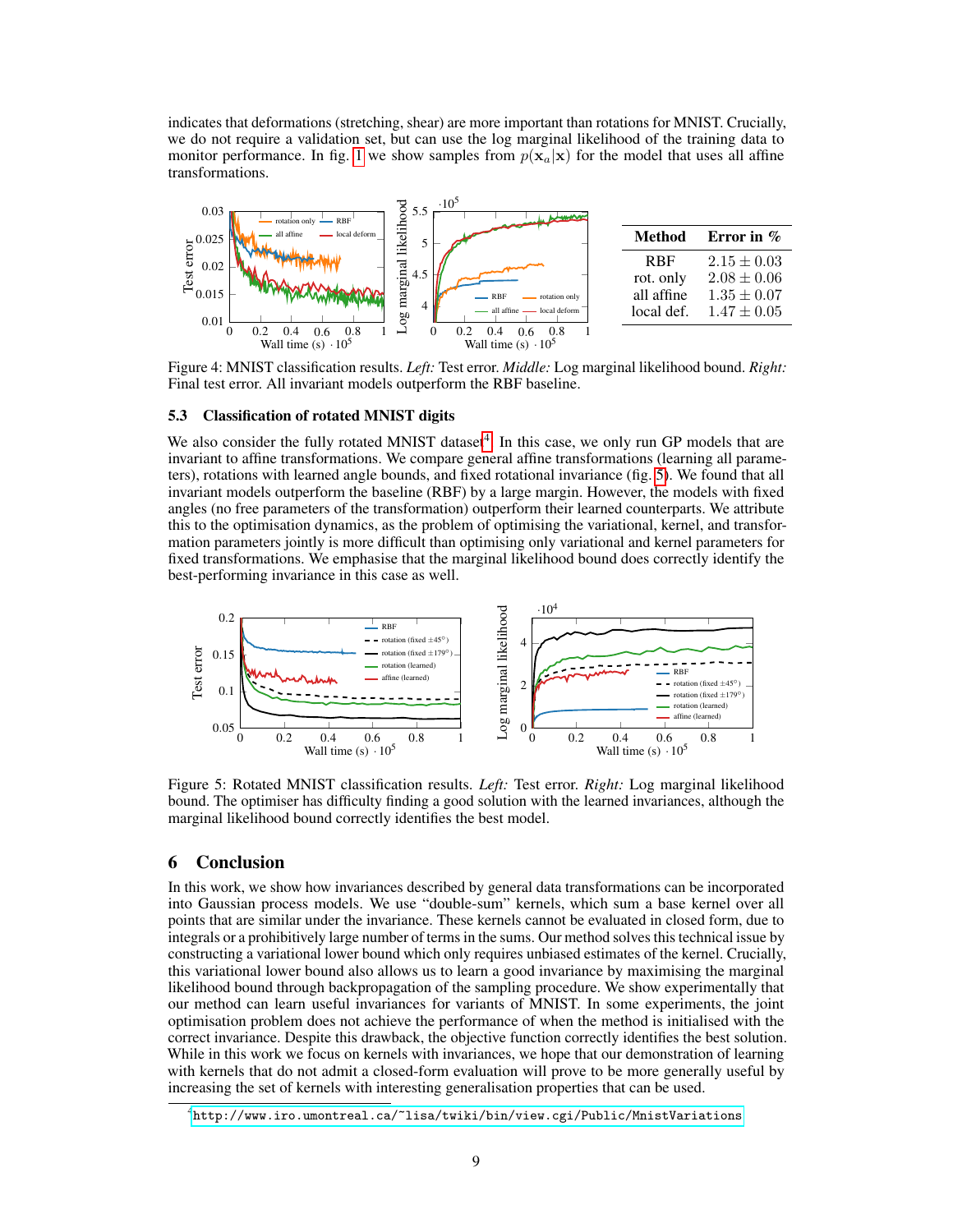#### Acknowledgements

M.B. gratefully acknowledges partial funding through a Qualcomm studentship in technology.

### References

- Antoniou, A., Storkey, A., and Edwards, H. (2017). Data augmentation generative adversarial networks. *arXiv preprint arXiv:1711.04340*.
- Bauer, M., van der Wilk, M., and Rasmussen, C. E. (2016). Understanding probabilistic sparse Gaussian process approximations. In *Advances in Neural Information Processing Systems 29*.
- Beymer, D. and Poggio, T. (1995). Face recognition from one example view. In *Proceedings of IEEE International Conference on Computer Vision*.
- Chapelle, O. and Schölkopf, B. (2002). Incorporating invariances in non-linear support vector machines. In *Advances in Neural Information Processing Systems 14*.
- Cohen, T. and Welling, M. (2016). Group equivariant convolutional networks. In *Proceedings of The 33rd International Conference on Machine Learning*.
- Dao, T., Gu, A., Ratner, A. J., Smith, V., Sa, C. D., and Ré, C. (2018). A kernel theory of modern data augmentation. *arXiv preprint arXiv:1803.06084*.
- Deng, J., Dong, W., Socher, R., Li, L.-J., Li, K., and Fei-Fei, L. (2009). ImageNet: A large-scale hierarchical image database. In *2009 IEEE Conference on Computer Vision and Pattern Recognition*.
- Figueiras-Vidal, A. and Lázaro-Gredilla, M. (2009). Inter-domain Gaussian processes for sparse inference using inducing features. In *Advances in Neural Information Processing Systems 22*.
- Germain, P., Bach, F., Lacoste, A., and Lacoste-Julien, S. (2016). PAC-Bayesian theory meets Bayesian inference. In *Advances in Neural Information Processing Systems 29*.
- Gibbs, M. N. and Mackay, D. J. C. (2000). Variational Gaussian process classifiers. *IEEE Transactions on Neural Networks*, 11(6):1458–1464.
- Ginsbourger, D., Bay, X., Roustant, O., and Carraro, L. (2012). Argumentwise invariant kernels for the approximation of invariant functions. *Annales de la Faculté de Sciences de Toulouse*.
- Ginsbourger, D., Roustant, O., and Durrande, N. (2013). Invariances of random fields paths, with applications in Gaussian process regression. *arXiv preprint arXiv:1308.1359*.
- Ginsbourger, D., Roustant, O., and Durrande, N. (2016). On degeneracy and invariances of random fields paths with applications in Gaussian process modelling. *Journal of Statistical Planning and Inference*, 170:117–128.
- Graepel, T. and Herbrich, R. (2004). Invariant pattern recognition by semi-definite programming machines. In *Advances in Neural Information Processing Systems 16*.
- Hauberg, S., Freifeld, O., Larsen, A. B. L., Fisher, J., and Hansen, L. (2016). Dreaming more data: Classdependent distributions over diffeomorphisms for learned data augmentation. In *Proceedings of the 19th International Conference on Artificial Intelligence and Statistics*.
- He, K., Zhang, X., Ren, S., and Sun, J. (2016). Deep residual learning for image recognition. In *The IEEE Conference on Computer Vision and Pattern Recognition (CVPR)*.
- Hensman, J., Fusi, N., and Lawrence, N. D. (2013). Gaussian processes for big data. In *Proceedings of the 29th Conference on Uncertainty in Artificial Intelligence (UAI)*.
- Hensman, J., Matthews, A. G., Filippone, M., and Ghahramani, Z. (2015a). MCMC for variationally sparse Gaussian processes. In *Advances in Neural Information Processing Systems 28*.
- Hensman, J., Matthews, A. G., and Ghahramani, Z. (2015b). Scalable variational Gaussian process classification. In *Proceedings of the 18th International Conference on Artificial Intelligence and Statistics*.
- Jaderberg, M., Simonyan, K., Zisserman, A., and Kavukcuoglu, K. (2015). Spatial transformer networks. In *Advances in Neural Information Processing Systems 28*.
- Kim, H. and Teh, Y. W. (2018). Scaling up the Automatic Statistician: Scalable structure discovery using Gaussian processes. In *Proceedings of the 21st International Conference on Artificial Intelligence and Statistics*.